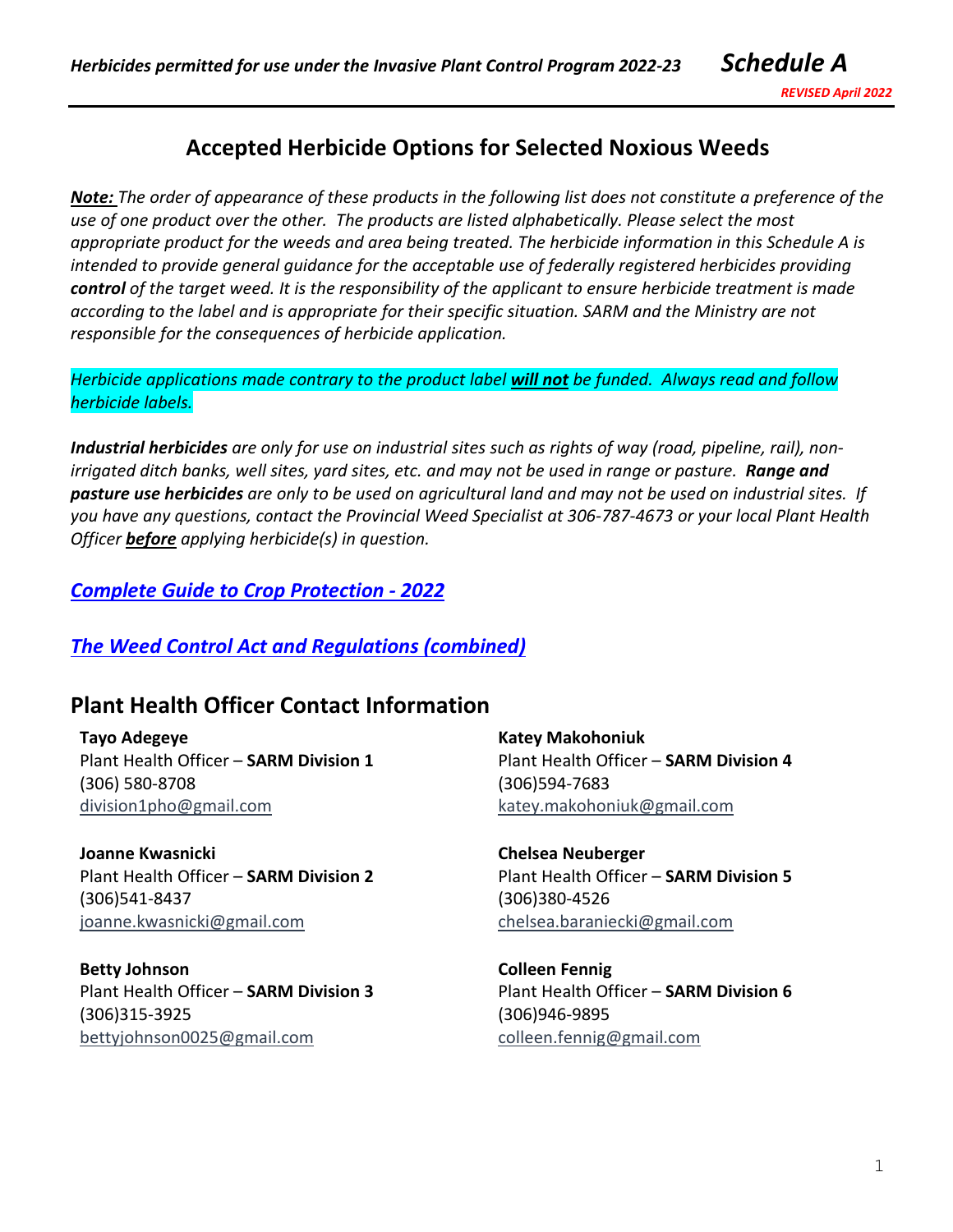#### *Arsenal Powerline (Reg.#30203)* - Active ingredient: imazapyr.

**Use**: May be used in **bare ground treatments only**. Will kill nearly all vegetation contacted. Continues to prevent the emergence of weed seedlings due to soil residues.

**Cautions:** Very short buffer to water on the label. Will require permit from Saskatchewan Environment. **Rate:** May be applied at 1200 mL/acre (or backpack at 30 mL/1 L water).

**Resistance:** Several weeds have developed resistance to this class of herbicides (i.e. kochia) and will not be controlled. May be tank-mixed with glyphosate and/or *Banvel VM* for control of the weeds indicated in the table below.

| <b>Eligible Noxious Weeds</b> found on the product | <b>Eligible Prohibited Weeds found on the product</b> |
|----------------------------------------------------|-------------------------------------------------------|
| label:                                             | label:                                                |
| Yellow toadflax                                    | Giant foxtail                                         |
| Field bindweed                                     |                                                       |
| <b>Bladder campion</b>                             |                                                       |
| Leafy spurge                                       |                                                       |
| Ox-eye daisy                                       |                                                       |
| Common burdock                                     |                                                       |

*Aspect (Reg#31641); Grazon XC (Reg#31642) –* Active ingredient: picloram + 2,4-D choline salt. **Use**: *Aspect* **is for use in industrial areas (***rights of way (road, pipeline, rail), non-irrigated ditch banks, well sites, yard sites, etc.)* and *Grazon XC* **is for use in range and pasture areas**. **Cautions:** Both products have residual characteristics that may negatively impact sensitive species for one to two years after application.

**Control**: Both products selectively control broadleaf weeds and brush in perennial grass cover.

#### *Eligible Noxious Weeds found on the product label:*

- Common burdock (1890 mL/acre)
- Leafy spurge (1890 mL/acre\*)
- Yellow toadflax (1890 mL/acre\*)

\* As part of a yearly treatment program for four years. Must include the use of a recommended surfactant such as, *Gateway Adjuvant*, *Carrier Adjuvant*, or *Xiameter OFX-0309 Fluid* (*Aspect* only). Adjuvant cost may be included in claim.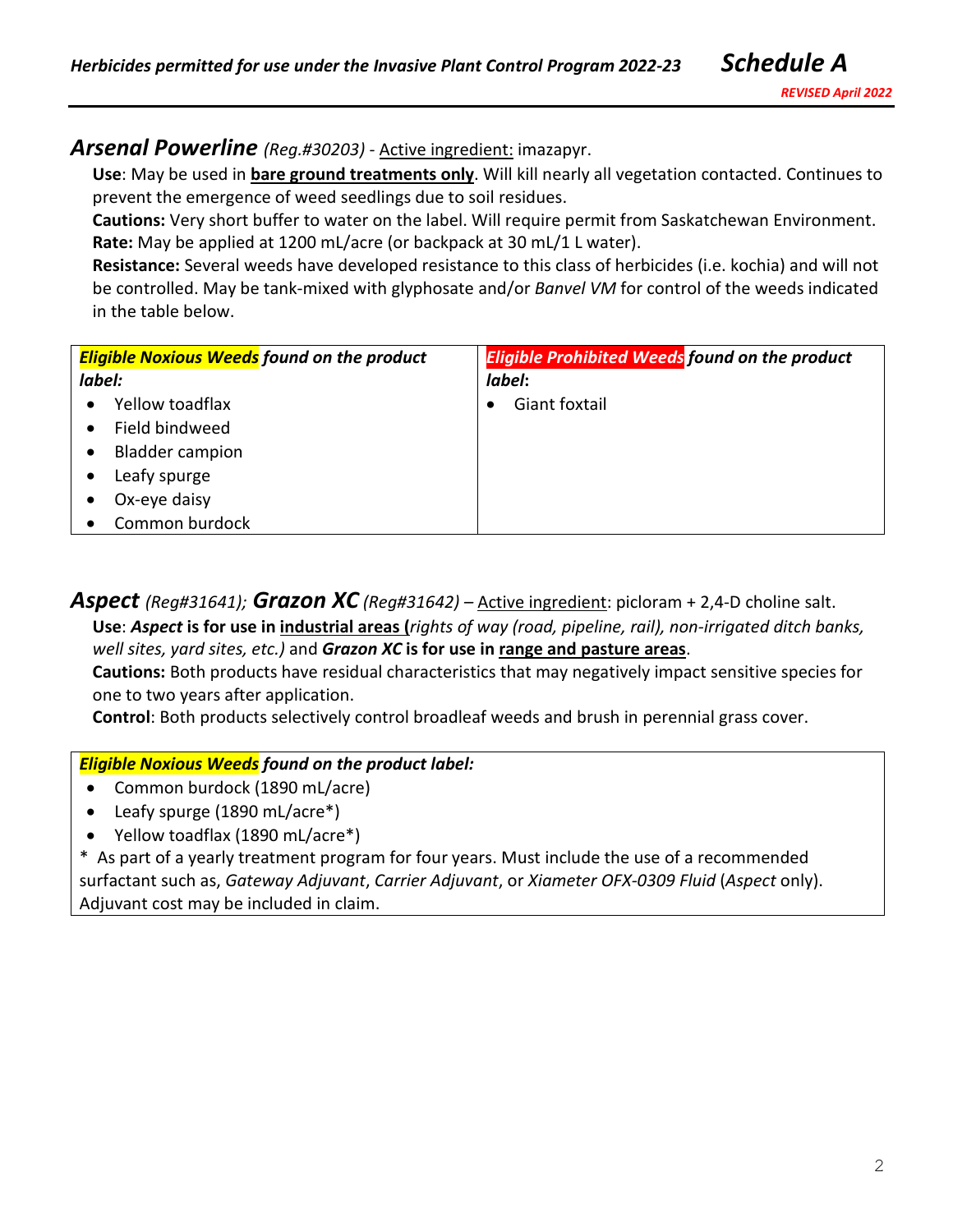*Clearview (Reg#29752); Reclaim II (Reg#30062)* – Active ingredient: *Clearview* - Aminopyralid + Metsulfuron; *Reclaim II* - Aminopyralid + Metsulfuron + 2,4-D Ester

**Use:** *Clearview* **is for use in non-crop or industrial areas** (*rights of way (road, pipeline, rail), nonirrigated ditch banks, well sites, yard sites, etc.)*and may be used occasionally in Range and Pasture areas for control of invasive species. *Reclaim II* **is for use in range and pasture only**.

**Surfactant:** Surfactant MUST be added (such as AG-SURF, AGRAL 90 or CITOWETT PLUS) to all spray solutions listed above at **2.0 mL per 1 L** of spray solution (adjuvant cost may be included in claim). **Cautions:** These products have residual characteristics that may negatively impact sensitive species for one to two years after application. Plants in the legume and sunflower families are the most sensitive to these products.

**Control:** Weed control claims below are for a single season only to reduce seed production. Retreatment may be required in future seasons.

| <b>IPCP Eligible Weed</b>                                                                                                              | <b>Herbicides</b>                    | <b>Application</b>         | <b>Tank Mix Partners/notes</b>                                                                      |
|----------------------------------------------------------------------------------------------------------------------------------------|--------------------------------------|----------------------------|-----------------------------------------------------------------------------------------------------|
| <b>Noxious Weed</b><br><b>Prohibited Weed</b>                                                                                          | <b>Registered for</b><br>Control     | <b>Rates</b><br>(per Acre) |                                                                                                     |
| Absinthe,<br><b>Common Tansy</b>                                                                                                       | Clearview                            | 55g                        | Absinthe only (2,4-D Amine @<br>455gae/acre)                                                        |
| Oxeye Daisy (pre bud stage)<br>Scentless Chamomile**<br><b>Field Scabious</b><br><b>Spotted Knapweed</b><br><b>Yellow Star-thistle</b> | Reclaim II (A)<br>Reclaim II (B)*    | 55g<br>$0.39L*$            | Range and pasture use only<br>*PLUS an additional 0.3L/acre of 2,4-D 700<br>Ester (see note below)  |
| <b>Burdock</b>                                                                                                                         | Reclaim II (A)<br>Reclaim II $(B)^*$ | 55g<br>$0.39L*$            | Range and pasture use only<br>*PLUS an additional 0.3L/acre of 2,4-D<br>Ester 700 (see note below)  |
| <b>Hoary Alyssum</b>                                                                                                                   | Clearview                            | 69g                        |                                                                                                     |
| <b>Perennial Pepperweed</b>                                                                                                            | Reclaim II (A)<br>Reclaim II $(B)^*$ | 69g<br>$0.49 L*$           | Range and pasture use only<br>*PLUS an additional 0.2L/acre of 2,4-D<br>Ester 700 (see note below)  |
| <b>Black Henbane</b>                                                                                                                   | Clearview                            | 81g                        |                                                                                                     |
| <b>Wild Parsnip</b>                                                                                                                    | Reclaim II (A)<br>Reclaim II $(B)^*$ | 81 <sub>g</sub><br>0.57L   | Range and Pasture use only<br>*PLUS an additional 0.12L/acre of 2,4-D<br>Ester 700 (see note below) |
| <b>Diffuse Knapweed</b>                                                                                                                | Clearview                            | 93g                        |                                                                                                     |
|                                                                                                                                        | Reclaim II (A)<br>Reclaim II (B)     | 93g<br>0.69L               | Range and Pasture use only                                                                          |

Note: Insufficient amounts of the *Reclaim II B* component is contained in the *Reclaim II* package to achieve labelled requirements for *Reclaim II B* in rates lower than the 93 g/acre rate of *Reclaim II A.*  Additional 2,4-D 700 Ester must be purchased and added at the rates provided under "Tank Mix Partners/Notes" in addition to the rate of Reclaim II B that comes in the package, indicated under "Application Rates"

\*\* Scentless chamomile will be controlled up to 12 months after application.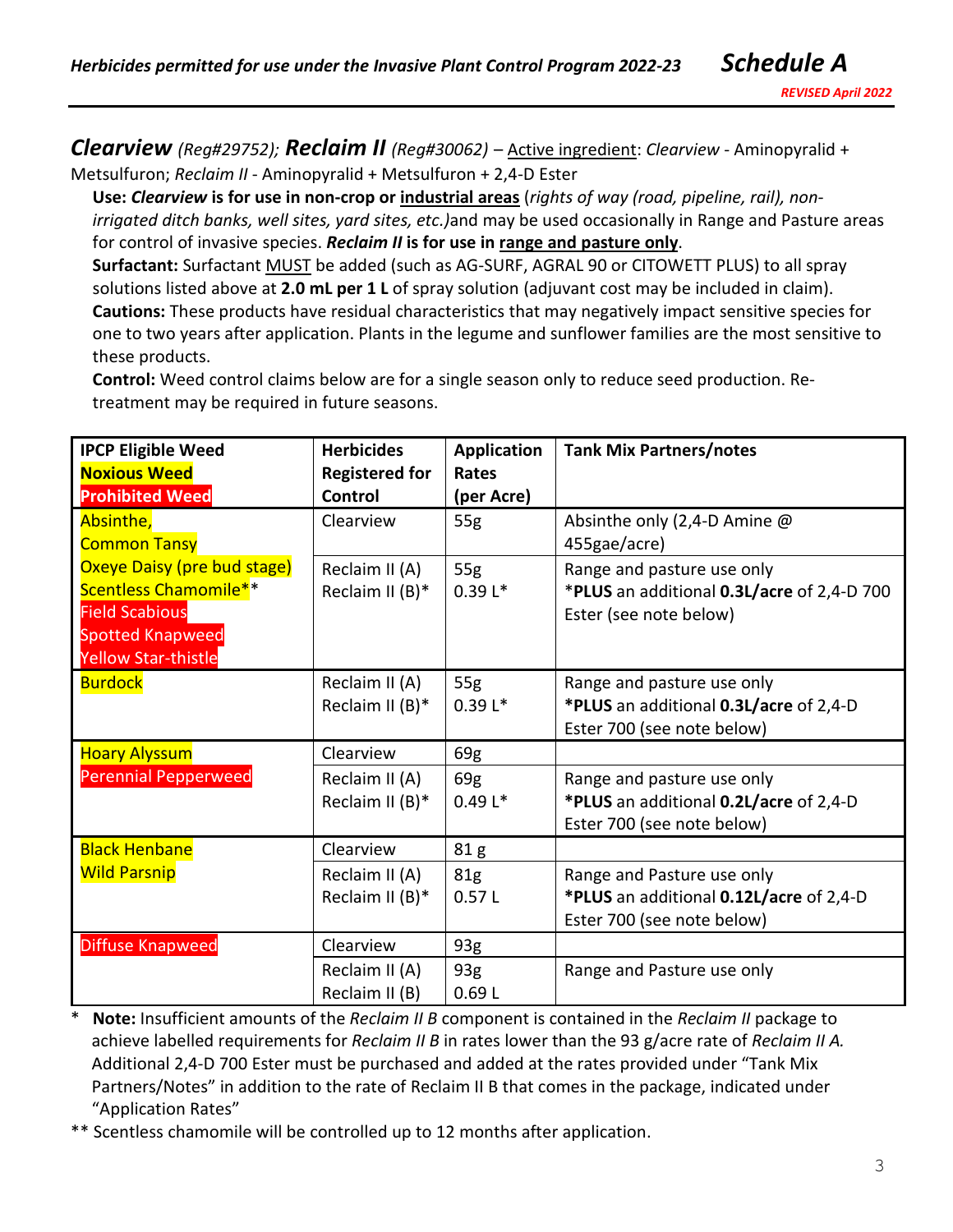# *Dicamba (350, 480, 600) g/L formulations (various)*- Active ingredient: dicamba.

**Use: For use in both range and pasture as well as non-crop areas**. For selective control of broadleaf weeds in perennial grass covered areas. These products may leave a residue for at least a portion of the growing season that will impact sensitive plants seeded into the area.

**Cautions:** These products are soluble in water and caution should be used when applying to very sandy land with shallow ground water.

### *Eligible Noxious Weeds found on the product label:*

• Field bindweed (408 grams acid equivalent/acre at the flowering stage)

## *Escort (Reg#23005)* – Active ingredient: metsulfuron.

**Use:** May be used for selective control in perennial grass areas. **Surfactant:** Use the rate specified for specific species plus non-ionic surfactant (*Agral 90, Surf 92, Prosurf*, etc.) at 2.0 mL for each 1 L of spray solution (adjuvant cost may be included in claim). **Cautions:** Escort has residual characteristics that may negatively impact sensitive species for four or more years after application.

### *Eligible Noxious Weeds found on the product label:*

- Common tansy (8 g/acre up to the early bud stage)
- Scentless chamomile (8 g/acre up to 4 inches (10cm) tall or wide)

# *Esplanade (Reg #23713) -* Active ingredient: indazaflam.

### **Use:** May be used in **bare ground treatments only**.

**Control:** Will kill nearly all vegetation **emerging from seed** after application. Perennial grasses may be tolerant and will require that glyphosate be added to control established grasses. Continues to prevent the emergence of weed seedlings due to soil residues.

**Cautions:** Very short buffer to water on the label. Will require permit from Saskatchewan environment. May be applied at 152 mL/acre.

| <b>Eligible Noxious Weeds found on the product</b> | <b>Eligible Prohibited Weeds found on the product</b>                                    |
|----------------------------------------------------|------------------------------------------------------------------------------------------|
| label:                                             | label:                                                                                   |
| Field bindweed (emerging from seed only)           | Giant foxtail (emerging from seed only)<br>Yellow star-thistle (emerging from seed only) |

# *Grazon XC* **(see** *Aspect* **above)**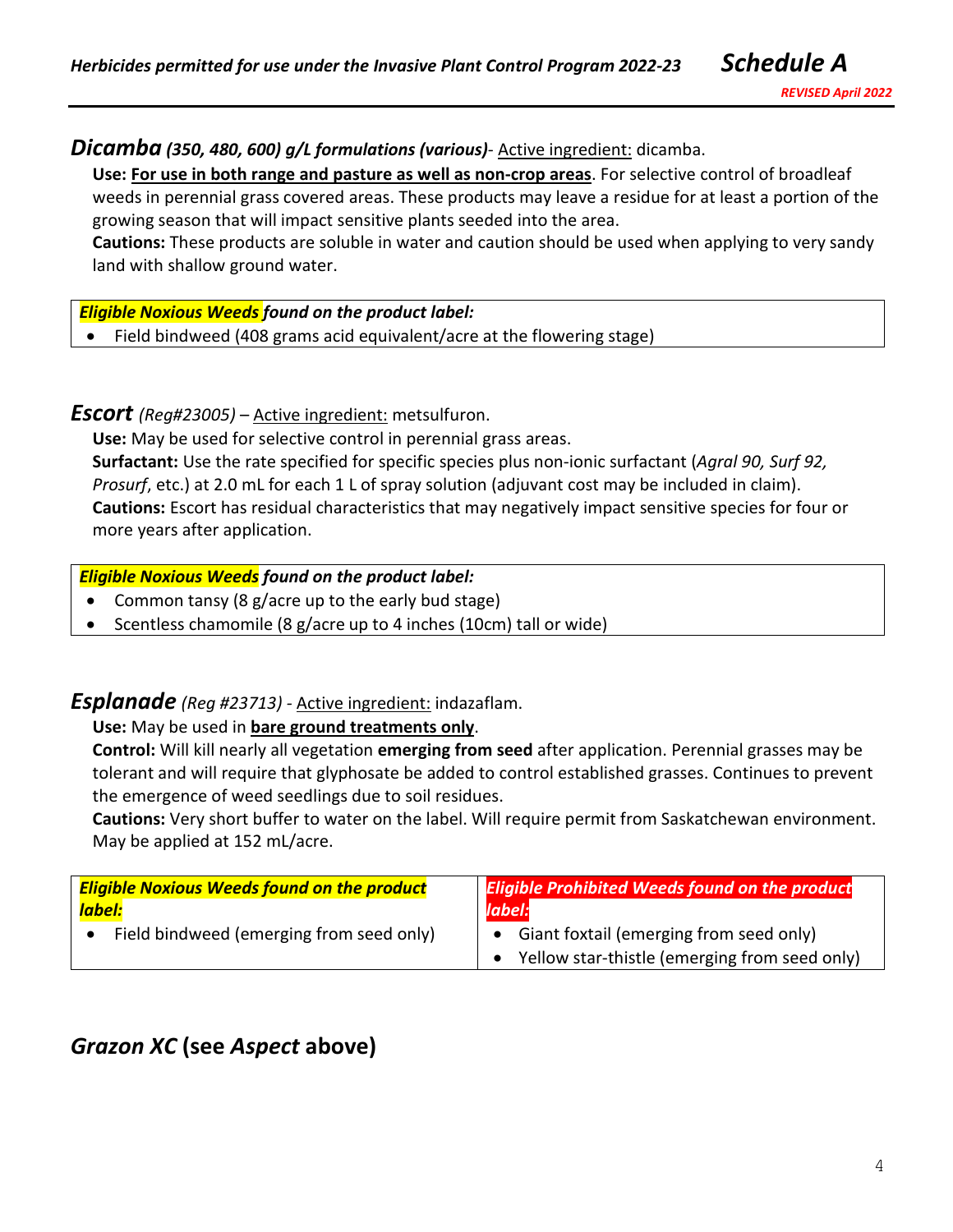## *Milestone (Reg#28517)* – Active ingredient: aminopyralid.

**Use:** For use in **non-crop and industrial areas (***rights of way (road, pipeline, rail), non-irrigated ditch banks, well sites, yard sites, etc.)* and may be used occasionally in range and pasture areas for control of invasive species. **For Range and Pasture use by private landowners see** *Restore II***.** 

**Control:** Will control broadleaf species in permanent perennial grass areas.

**Cautions:** *Milestone* has residual characteristics that may negatively impact sensitive species for one to two years after application. The addition of 2,4-D 600 Amine at 1000 mL/acre will enhance control.

|           | <b>Eligible Noxious Weeds</b> found on the product                                        | <b>Eligible Prohibited Weeds found on the product</b>                 |
|-----------|-------------------------------------------------------------------------------------------|-----------------------------------------------------------------------|
| label:    |                                                                                           | label:                                                                |
| $\bullet$ | Absinthe (Milestone at 200 mL/acre alone or<br>Milestone at 150 mL/acre + 2,4-D 600 Amine | Diffuse knapweed (202 mL/acre)<br>٠<br>Spotted knapweed (117 mL/acre) |
|           | at $770$ mL/acre)                                                                         | • Yellow star-thistle (117 mL/acre)                                   |
| $\bullet$ | Ox-eye daisy (117 mL/acre)                                                                |                                                                       |
| ٠         | Hoary cress (Milestone at 117 mL/acre + 2,4-D                                             |                                                                       |
|           | 600 Amine at 600 mL/acre)                                                                 |                                                                       |
| $\bullet$ | Common tansy (Milestone at 200 mL/acre +                                                  |                                                                       |
|           | 2,4-D 600 Amine at 1000 mL/acre)                                                          |                                                                       |
| $\bullet$ | Scentless chamomile (154mL/acre)                                                          |                                                                       |

*Navius Flex (Reg#30922) - Active ingredient: aminocyclopyrachlor + metsulfuron.* 

**Use:** May be used for selective broadleaf weed control in grassy areas as well as brush at higher rates. For use on **range and pasture areas** as well as **industrial sites** (*rights of way (road, pipeline, rail), nonirrigated ditch banks, well sites, yard sites, etc.)*

**Rate:** A rate of 67.6 g/acre is recommended (8.35 g per 10 L water treats 500 sq. metres). A measuring cylinder is included in each package of *Navius Flex* and is for measuring *Navius Flex* only. Applications must be made in a minimum of 81 L/acre of water for adequate coverage.

**Adjuvant:** An adjuvant must be added to the spray mixture for proper activity.

**Surfactant:** Non-ionic surfactants (*Agral 90, Surf 92, ProSurf*, etc.) must be added at 2.5 mL per 1 L of spray solution or either *Merge* or a Crop Oil Concentrate (i.e. *Assist, Score, Superior Oil Concentrate*, etc.) must be added at 10 mL per L of spray solution (adjuvant cost may be included in claim). **Cautions:** Upwind spraying must stay back 5 m from aquatic habitats and shallow water bodies less than 1 m deep or 2 m from water deeper than 1 m. Applications must stay back from sensitive land-dwelling plants by 45 m. The buffer to land-dwelling plants is not required on rights-of-way, but precautions should still be taken to avoid damage from drift. Avoid applying over the roots of trees (typically equal to the height of the tree from the trunk).

| <b>Eligible Noxious Weeds found on the product</b> | <b>Eligible Prohibited Weeds found on the product</b> |
|----------------------------------------------------|-------------------------------------------------------|
| label:                                             | label:                                                |
| Common tansy<br>$\bullet$                          | Common crupina                                        |
| Leafy Spurge                                       | Giant hogweed                                         |
| Ox-eye daisy                                       | Knapweed (diffuse and spotted)                        |
| Scentless chamomile                                | Yellow star-thistle                                   |
| White cockle                                       |                                                       |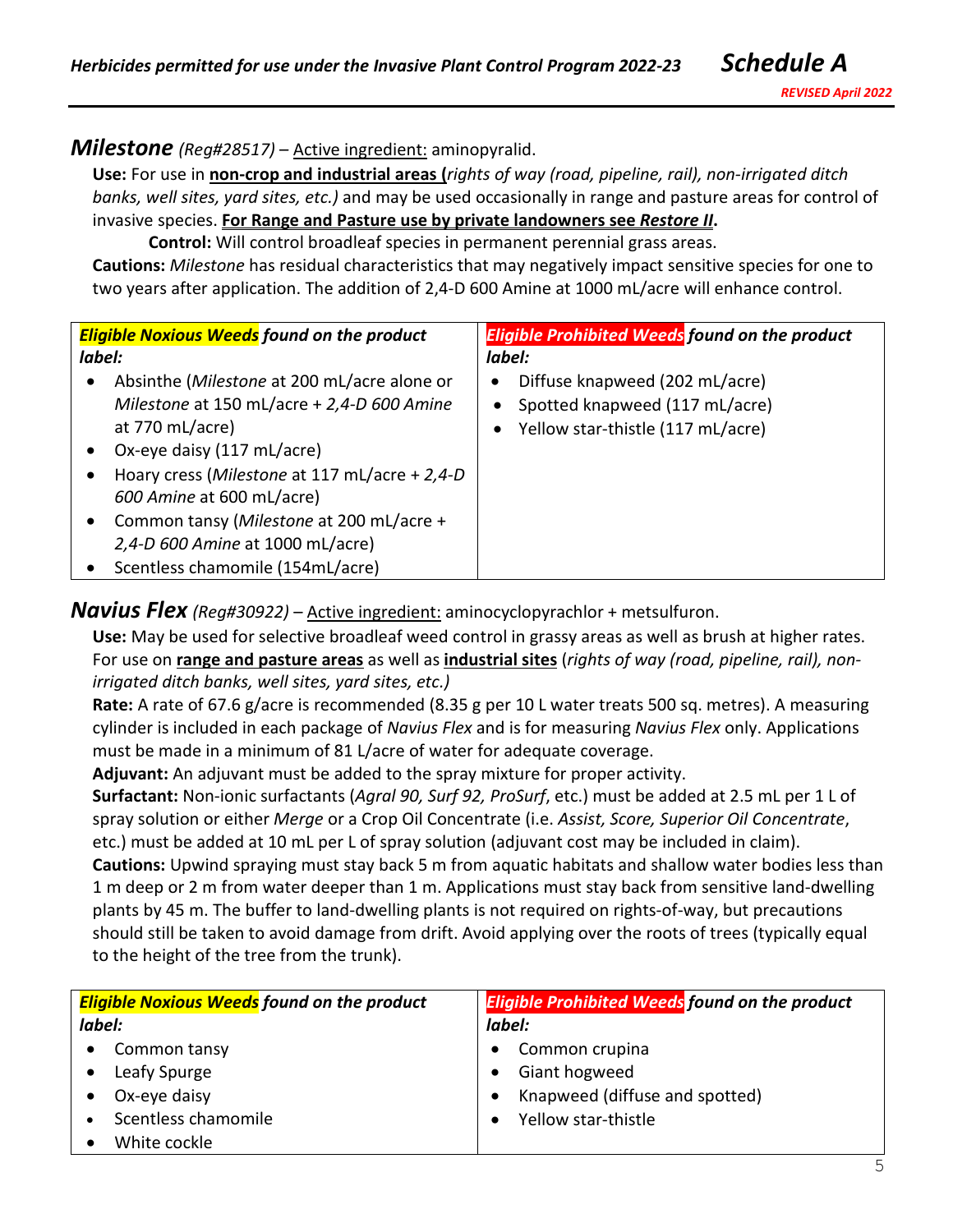#### *Restore II (Reg#28517)* – Active ingredient: aminopyralid and 2,4-D.

**Use:** For use in **range and pasture areas** for control of invasive species. **For Industrial uses see**  *Milestone***.**

**Control:** Will control of broadleaf species in permanent perennial grass areas.

**Cautions:** *Restore II* has residual characteristics that may negatively impact sensitive species for one to two years after application.

| <b>Eligible Noxious Weeds found on the product</b> | <b>Eligible Prohibited Weeds found on the product</b> |
|----------------------------------------------------|-------------------------------------------------------|
| label:                                             | label:                                                |
| Absinthe (971 mL/acre)                             | Spotted knapweed (566 mL/acre)<br>$\bullet$           |
| Burdock (971 mL/acre)                              | • Yellow star-thistle (566 mL/acre)                   |
| Field bindweed (971 mL/acre)                       |                                                       |
| Hoary cress (971 mL/acre)                          |                                                       |
| Ox-eye daisy (566 mL/acre)                         |                                                       |

#### *Tordon 22K (Reg#9005)* – Active ingredient: picloram.

**Use:** May be used for selective control in permanent grass areas.

**Rate:** The maximum rate of 3642 mL/acre (90 mL/18 L of water over 100 sqm) may be applied by hand application equipment only and may only be applied to a maximum of 50% of any two-acre portion of land. Rates of 1821 mL/acre may be used for applications over larger areas.

**Cautions:** This product is mobile in water and may leach into groundwater if applied to sandy soils overlying shallow ground water. *Tordon 22K* may also leave a residue in the soil that will impede the growth of sensitive crops for several years

| <b>Eligible Noxious Weeds</b> found on the product                                                                                                                                                                                                                                                                                                                                                                                                                                                                                                                                                    | <b>Eligible Prohibited Weeds found on the product</b> |
|-------------------------------------------------------------------------------------------------------------------------------------------------------------------------------------------------------------------------------------------------------------------------------------------------------------------------------------------------------------------------------------------------------------------------------------------------------------------------------------------------------------------------------------------------------------------------------------------------------|-------------------------------------------------------|
| label:                                                                                                                                                                                                                                                                                                                                                                                                                                                                                                                                                                                                | label:                                                |
| Leafy spurge (1821 <sup>**</sup> to 3642 mL/acre rate<br>only* or 36.42 mL in 18 L for 100 sqm*)<br>Russian knapweed (1821 mL/acre rate)<br>٠<br>Yellow toadflax (1821 <sup>**</sup> to 3642 mL/acre rate<br>٠<br>only* or 36.42 mL in 18 L for 100 sqm*)<br>Field bindweed (1821** to 3642 mL/acre rate<br>$\bullet$<br>only* or 36.42 mL in 18 L for 100 sqm*)<br>Scentless chamomile (445mL/acre rate only)<br>$\bullet$<br>* Note: the 3642 mL/acre rate is only to be<br>applied as a spot treatment to a maximum of<br>one half of each two acre area)<br>** Note: for light infestations only. | Diffuse or spotted knapweed (910 mL/acre<br>rate)     |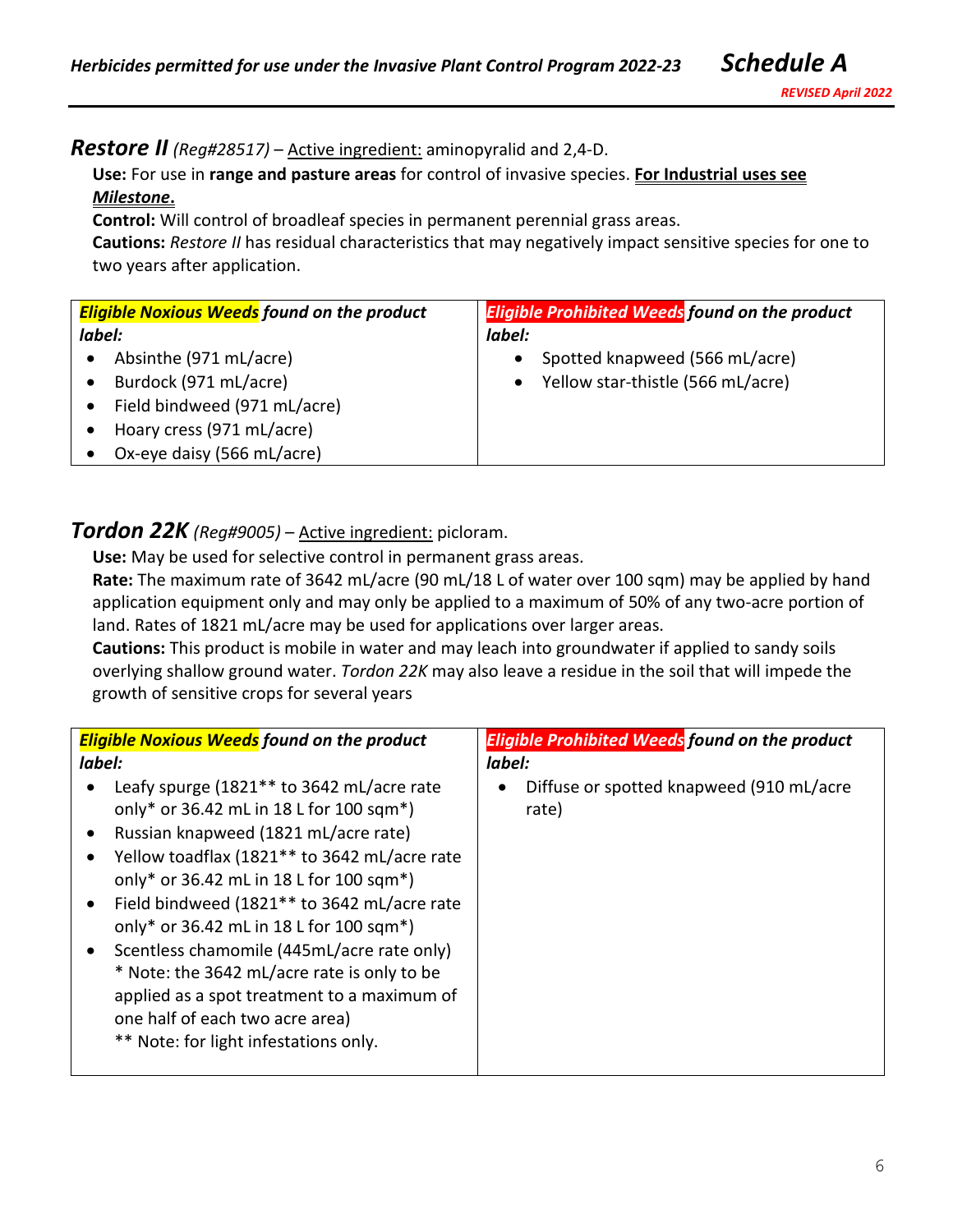**TruRange** (Reg#33964) - Active Ingredient: Metsulfuron-methyl and Aminocyclopyrachlor

**Use**: For use in **range and pasture areas** for control of invasive species. **For industrial uses see** *Navius Flex.*

**Control**: For best results apply to young, actively growing weeds. Up to 24-month residual. **Rate**: 67.6g/acre

**Surfactant:** Add a recommended surfactant (non-ionic surfactant at 0.25% v/v or 2.5 L/1000 L spray solution or crop oil concentrate at 1% v/v or 10 L /1000 L spray solution or Merge Adjuvant\* at 1% v/v or 10 L/1000 L spray solution or Crop Oil Concentrate at 1% v/v or 10L/1000L spray solution). **Cautions:** Avoid application of product where roots of desirable trees/shrubs or vegetation may extend unless injury or loss can be tolerated.Avoid over spraying and drift to aquatic habitats. Observe buffer zones. Do not use on lawns or turf.Runoff or low rates may injure or kill agricultural crops or sensitive species. Avoid application where soils are permeable (ex:sandy soils) and/or areas where the water table is shallow.

| <b>Eligible Noxious Weeds</b> found on the product | <b>Eligible Prohibited Weeds found on the product</b> |
|----------------------------------------------------|-------------------------------------------------------|
| label:                                             | label:                                                |
| Common tansy                                       | Spotted knapweed                                      |
| Leafy spurge                                       | Diffuse knapweed                                      |
| Ox-eye daisy                                       | Giant hogweed                                         |
| Wild parsnip                                       |                                                       |
| Scentless chamomile                                |                                                       |
| White cockle                                       |                                                       |

*Truvist\* (Reg#30920)* – Active ingredient: aminocyclopyrachlor + chlorsufuron.

### *\*Note: Truvist is no longer being manufactured so supplies may be limited*

**Use:** May be used for selective broadleaf weed control in grassy areas or mixed with non-selective soil persistent herbicides for bare ground sites. *Only for use on industrial sites such as rights of way (road, pipeline, rail), non-irrigated ditch banks, well sites yard sites, etc. – may not be used in range or pasture.*  **Do not allow treated areas to be cut for hay or grazed by livestock this product is not registered for this use.**

**Rate:** A rate of 68 g/acre is recommended (8.4 g per 10 L water treats 500 sq. metres). A measuring cylinder is included in each package of *Truvist* and is for measuring *Truvist* only. Applications must be made in a minimum of 81 L/acre of water for adequate coverage.

**Adjuvant:** An adjuvant must be added to the spray mixture for proper activity

**Surfactant:** Non-ionic surfactants (*Agral 90, Surf 92, ProSurf,* etc.) must be added at 2.5 mL per 1 L of spray solution or either *Merge* or a Crop Oil Concentrate (i.e. *Assist, Score, Superior Oil Concentrate*, etc.) must be added at 10 mL per 1 L of spray solution (adjuvant cost may be included in claim).

**Cautions:** Spraying must stay back 2 m from aquatic habitats and shallow water bodies less than 1 m deep or 1 m from water deeper than 1 m. Applications must stay back from sensitive land-dwelling plants by 25 m. The buffer to land-dwelling plants is not required on rights-of-way, but precautions should still be taken to avoid damage from drift. Avoid applying over the roots of trees (typically equal to the height of the tree from the trunk).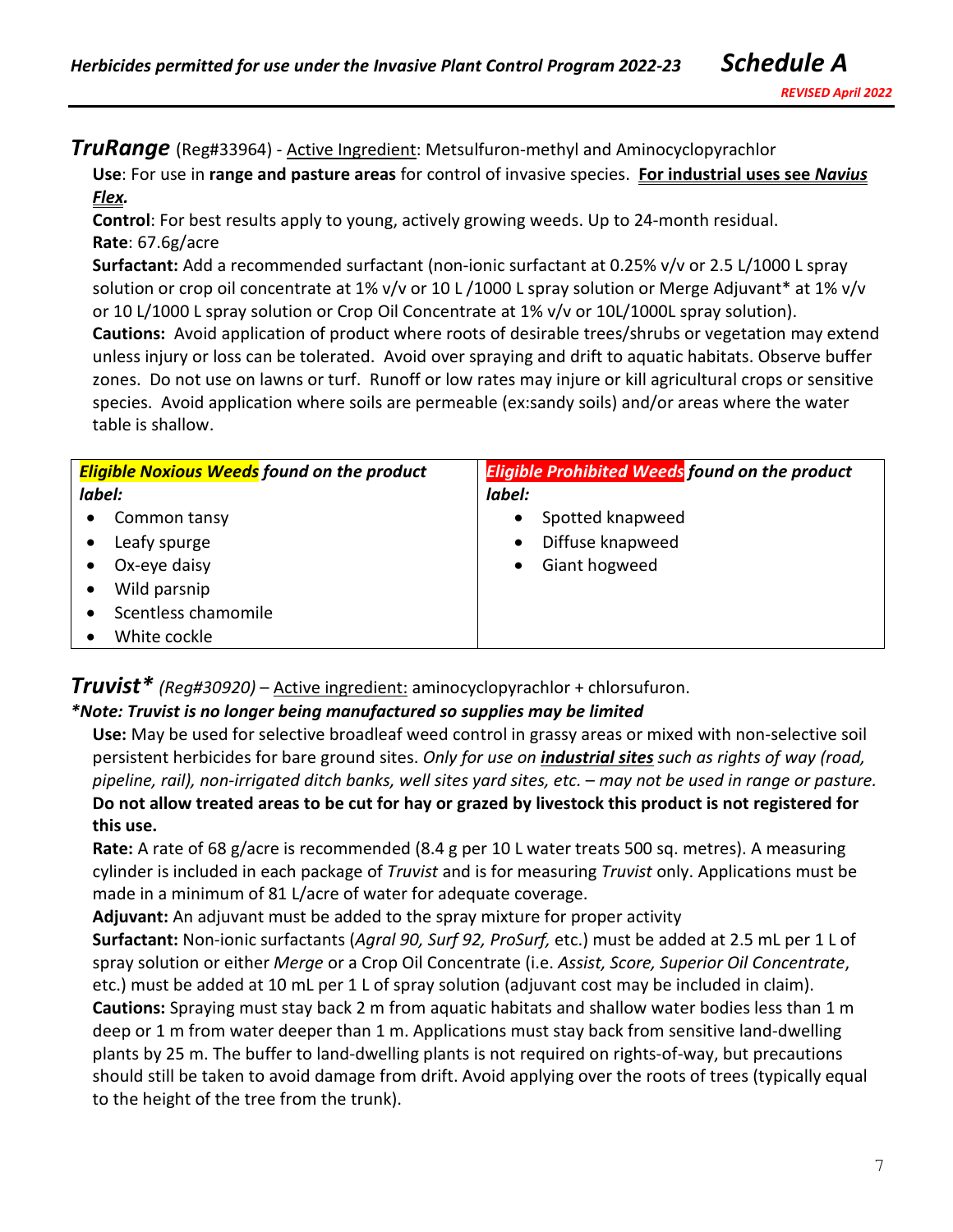# *Truvist\* (Reg#30920)* – *continued*

*\*Note: Truvist is no longer being manufactured so supplies may be limited*

| <b>Eligible Noxious Weeds</b> found on the product | <b>Eligible Prohibited Weeds found on the product</b> |
|----------------------------------------------------|-------------------------------------------------------|
| label:                                             | label:                                                |
| Leafy spurge                                       | Common crupina                                        |
| $\bullet$                                          | $\bullet$                                             |
| Common tansy                                       | Giant hogweed                                         |
| $\bullet$                                          | $\bullet$                                             |
| Field bindweed                                     | Halogeton                                             |
| $\bullet$                                          | $\bullet$                                             |
| Ox-eye daisy                                       | Knapweed (diffuse and spotted)                        |
| $\bullet$                                          | $\bullet$                                             |
| <b>Bladder campion</b>                             | Perennial pepperweed                                  |
| $\bullet$                                          | $\bullet$                                             |
| Wild parsnip                                       | Wild chervil<br>$\bullet$                             |
|                                                    | Yellow star-thistle                                   |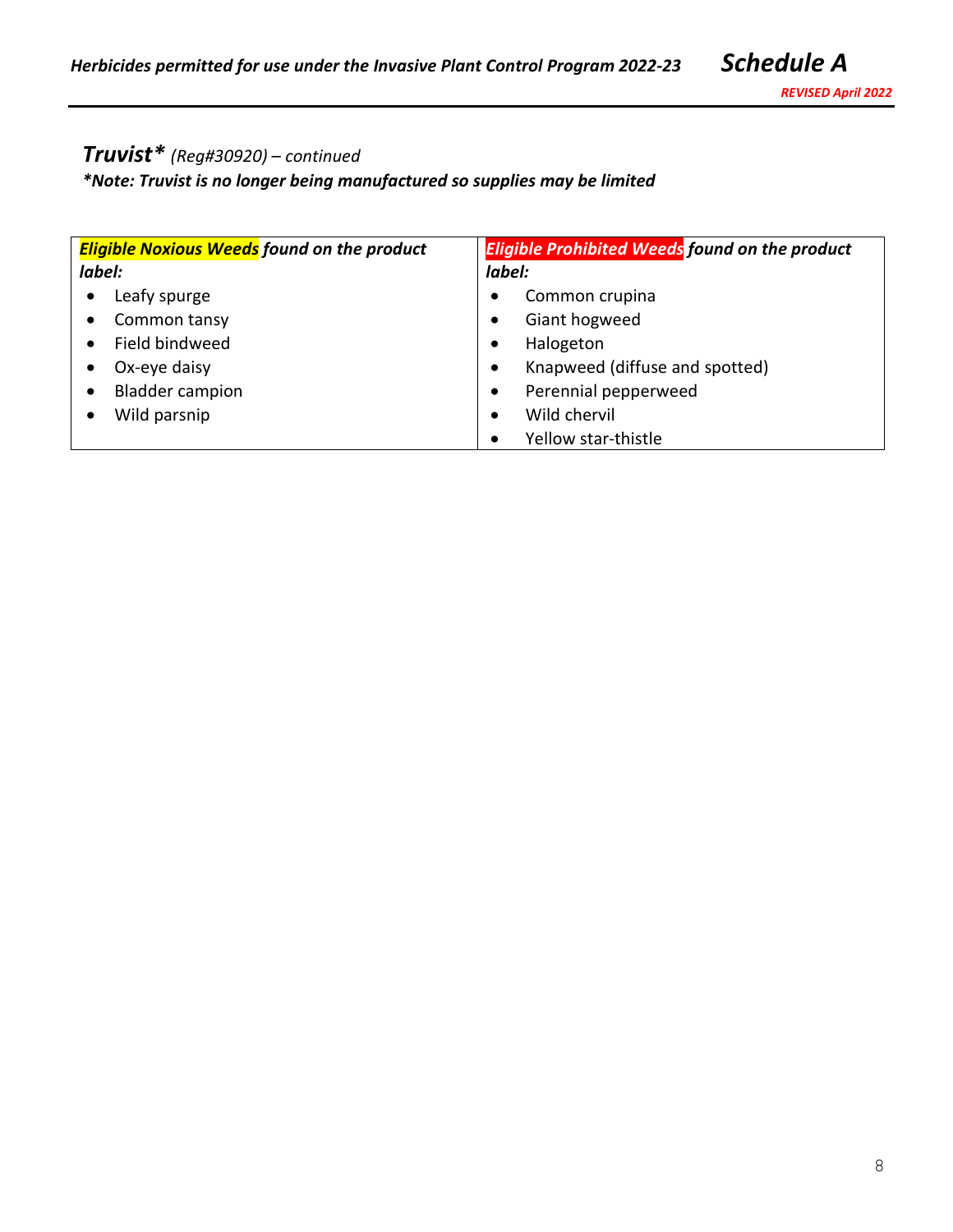#### **Prohibited Weeds**

*Prohibited Weeds* are either not currently in Saskatchewan or are only recently introduced and very rare. For this reason, prohibited weeds may not have registered control options developed in Canada yet. **Herbicide applicators (including producers/other stakeholders) must apply only eligible herbicide options listed in the current CAP-IPCP Schedule A to Prohibited Weed species**. If any other herbicide listed on the Schedule A is not also listed in this document for use on the Prohibited Weed species of interest, the applicator **MUST CONSULT** with the SMA Provincial Weed Control Specialist prior to any application. Failure to consult will risk the claim being ineligible for rebate. *NOTE- RMs will be required to submit a copy of the email sent by the SMA Weed Control Specialist as confirmation of consultation on prohibited weeds and recommendation of the alternative herbicide used.*

It is essential that prohibited weeds are discovered as soon as possible after they enter the province, quarantined when they are found, and eradicated using the most effective means possible, to prevent them from gaining a foothold. **In accordance with** *The Weed Control Act***, municipalities are required to notify Crops and Irrigation Branch upon the discovery of a prohibited weed and at that time an appropriate control option will be investigated and approved.**

For control options for Prohibited Weeds or assistance in confirming identification, please contact the Provincial Weed Specialist at: (306) 787-4673 or [Clark.Brenzil@gov.sk.ca.](mailto:Clark.Brenzil@gov.sk.ca)

**(1)** The following plants are designated as Prohibited Weeds in Saskatchewan:

| <b>Common Name</b>      | <b>Botanical Name</b>                           |
|-------------------------|-------------------------------------------------|
| barberry, common        | Berberis vulgaris L.,                           |
| bartsia, red            | Odontites seroting Dum.                         |
| chervil, wild           | Anthriscus sylvestris (L.) Hoffm.               |
| crupina, common         | Crupina vulgaris Cass.                          |
| cupgrass, woolly        | Eriochloa villosa (Thunb.) Kunth                |
| darnel                  | Lolium temulentum L.                            |
| foxtail, giant          | Setaria faberi Herrm.                           |
| goatgrass, jointed      | Aegilops cylindrical Host                       |
| halogeton               | Halogeton glomeratus (M. Bieb.) C.A. Mey.       |
| hemlock, poison         | Conium maculatum L.                             |
| hogweed, giant          | Heracleum mantegazzianum Sommier & Levier       |
| hound's-tongue          | Cynoglossum officinale L.                       |
| knapweed, diffuse       | Centaurea diffusa Lam.                          |
| knapweed, spotted       | Centaurea stobe L.(=Centaurea biebersteinii DC) |
| knapweed, squarrose     | Centaurea virgata Lam.                          |
| mustard, garlic         | Allaria petiolata (M. Bieb.) Cavara & Grande    |
| pepperweed, perennial   | Lepidium latifolium L.                          |
| pondweed, curly-leaved  | Potamogeton crispus L.                          |
| puncturevine            | Tribulus terrestris L.                          |
| rue, African            | Peganum harmala L.                              |
| rush, flowering         | Butomus umbellatus L.                           |
| saltcedar               | Tamarix sp                                      |
| scabious, field         | Knautia arvensis (L.) Coult.                    |
| star-thistle, yellow    | Centaurea solstitialis L.                       |
| toadflax, Dalmatian     | Linaria dalmatica                               |
| water-milfoil, Eurasian | Myriophyllum spicatum L.                        |
| floating heart, yellow  | Nymphoides peltata (S.G. Gmel.) Kuntze          |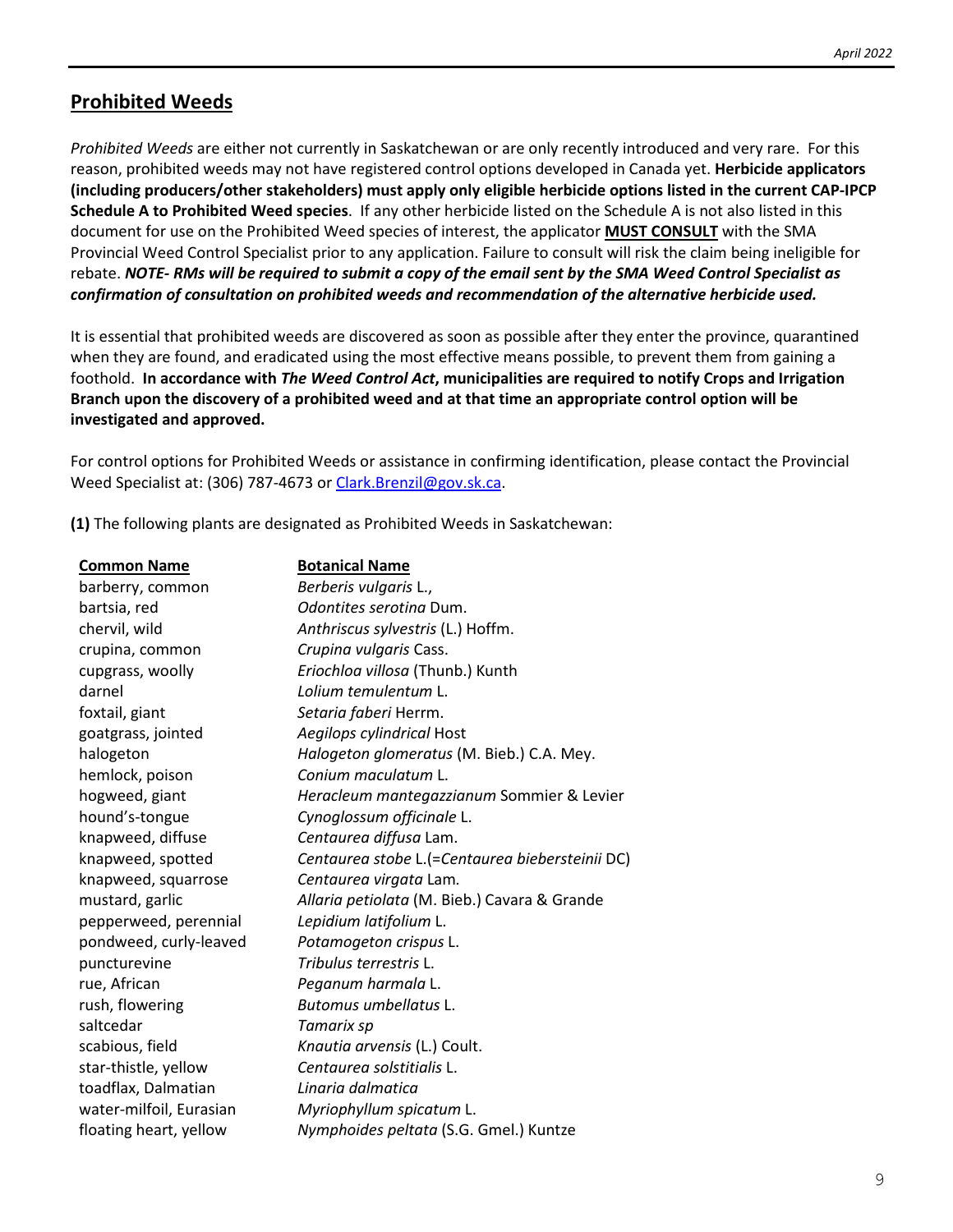**Invasive Plant Control Program (IPCP) Quick Reference Table\***

| <b>IPCP Eligible Noxious Weeds</b> | <b>IPCP Accepted Herbicide</b>                                            |
|------------------------------------|---------------------------------------------------------------------------|
| Absinthe                           | Clearview<br>$\bullet$                                                    |
|                                    | Reclaim II (range and pasture areas only)                                 |
|                                    | Milestone                                                                 |
|                                    | Restore II (range and pasture areas only)<br>٠                            |
| Field bindweed                     | Arsenal Powerline (bare ground treatments only)<br>٠                      |
|                                    | Dicamba                                                                   |
|                                    | Esplanade (bare ground treatments only)                                   |
|                                    | Restore II (range and pasture areas only)                                 |
|                                    | Tordon 22K                                                                |
|                                    | Truvist (industrial areas only)                                           |
| Common burdock                     | Arsenal Powerline (bare ground treatments only)<br>$\bullet$              |
|                                    | Aspect (industrial areas only)                                            |
|                                    | Grazon XC (range and pasture areas only)                                  |
|                                    | Reclaim II (range and pasture areas only)                                 |
| <b>Bladder campion</b>             | Restore II (range and pasture areas only)<br>٠                            |
|                                    | <b>Arsenal Powerline</b>                                                  |
| Ox-eye daisy                       | Truvist (industrial areas only)<br>٠                                      |
|                                    | Arsenal Powerline (bare ground treatments only)<br>$\bullet$<br>Clearview |
|                                    | Reclaim II (range and pasture areas only)                                 |
|                                    | Milestone                                                                 |
|                                    | Navius Flex                                                               |
|                                    | Restore II (range and pasture areas only)                                 |
|                                    | TruRange (range and pasture areas only)<br>٠                              |
|                                    | Truvist (industrial areas only)<br>٠                                      |
| <b>Black henbane</b>               | Clearview                                                                 |
|                                    | Reclaim II (range and pasture areas only)<br>٠                            |
| Hoary cress                        | Milestone<br>$\bullet$                                                    |
|                                    | Restore II (range and pasture areas only)                                 |
| Hoary alyssum                      | Clearview<br>$\bullet$                                                    |
|                                    | Reclaim II (range and pasture areas only)                                 |
| Leafy spurge                       | Arsenal Powerline (bare ground treatments only)<br>٠                      |
|                                    | Aspect (industrial areas only)                                            |
|                                    | Grazon XC (range and pasture areas only)                                  |
|                                    | Navius Flex                                                               |
|                                    | Tordon 22K                                                                |
|                                    | TruRange (range and pasture areas only)                                   |
|                                    | Truvist (industrial areas only)                                           |
| Russian knapweed                   | Tordon 22K<br>$\bullet$                                                   |
| Scentless chamomile                | Clearview<br>$\bullet$                                                    |
|                                    | Escort (up to 4 inches only tall or wide)                                 |
|                                    | Reclaim II (range and pasture areas only)                                 |
|                                    | Navius Flex                                                               |
|                                    | Milestone                                                                 |
|                                    | Tordon 22K                                                                |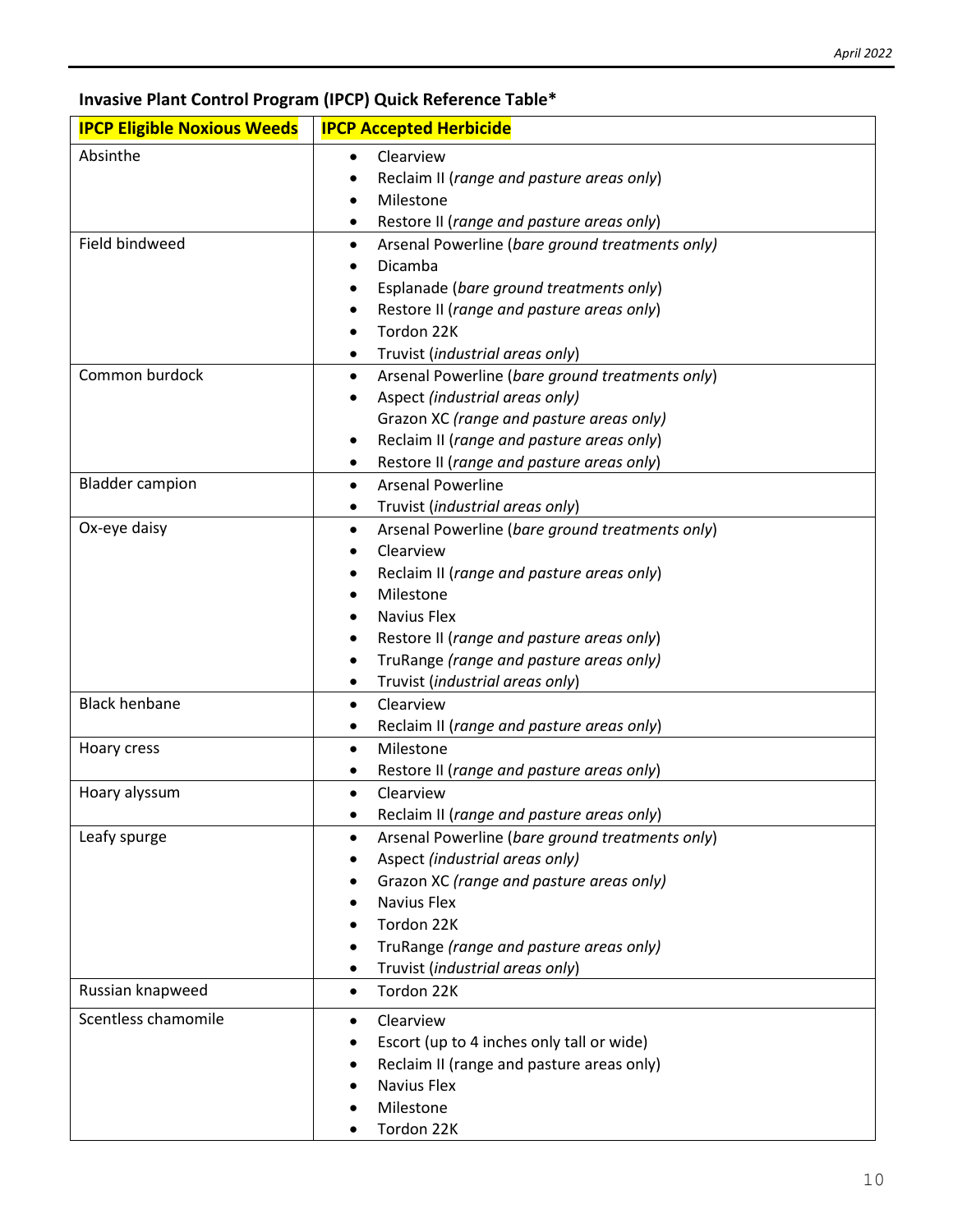| Scentless chamomile (cont'd) | TruRange (range and pasture areas only)<br>٠                                         |  |
|------------------------------|--------------------------------------------------------------------------------------|--|
| Yellow toadflax              | Arsenal Powerline (bare ground treatments only)<br>$\bullet$                         |  |
|                              | Aspect (industrial areas only)                                                       |  |
|                              | Grazon XC (range and pasture areas only)                                             |  |
|                              | Tordon 22K                                                                           |  |
| Common tansy                 | Clearview<br>$\bullet$                                                               |  |
|                              | Reclaim II (range and pasture areas only)                                            |  |
|                              | Escort (up to early bud stage and perennial grass areas only)                        |  |
|                              | Milestone                                                                            |  |
|                              | Navius Flex                                                                          |  |
|                              | TruRange (range and pasture areas only)                                              |  |
|                              | Truvist (industrial areas only)<br>٠                                                 |  |
| White cockle                 | Navius Flex (range and pasture areas only)<br>$\bullet$                              |  |
|                              | TruRange (range and pasture areas only)<br>Clearview                                 |  |
| Wild parsnip                 | $\bullet$                                                                            |  |
|                              | Reclaim II (range and pasture areas only)<br>TruRange (range and pasture areas only) |  |
|                              | Truvist (industrial areas only)                                                      |  |
| <b>Prohibited Weeds</b>      | <b>IPCP Accepted Herbicide</b>                                                       |  |
| Wild chervil                 |                                                                                      |  |
|                              | Truvist (industrial areas only)<br>$\bullet$                                         |  |
| Common crupina               | Navius Flex<br>$\bullet$                                                             |  |
|                              | Truvist (industrial areas only)<br>٠                                                 |  |
| Giant foxtail                | Arsenal Powerline (bare ground treatments only)<br>$\bullet$                         |  |
|                              | Esplanade (bare ground treatments only)<br>٠                                         |  |
| Halogeton                    | Truvist (industrial areas only)<br>$\bullet$                                         |  |
| Giant hogweed                | <b>Navius Flex</b><br>$\bullet$                                                      |  |
|                              | TruRange (range and pasture areas only)                                              |  |
|                              | Truvist (industrial areas only)                                                      |  |
| Diffuse knapweed             | Clearview                                                                            |  |
|                              | Reclaim II (range and pasture areas only)                                            |  |
|                              | Milestone<br>Navius Flex                                                             |  |
|                              | Tordon 22K                                                                           |  |
|                              | TruRange (range and pasture areas only)                                              |  |
|                              | Truvist (industrial areas only)                                                      |  |
| Spotted knapweed             | Clearview<br>$\bullet$                                                               |  |
|                              | Reclaim II (range and pasture areas only)                                            |  |
|                              | Milestone                                                                            |  |
|                              | <b>Navius Flex</b>                                                                   |  |
|                              | Restore II (range and pasture areas only)                                            |  |
|                              | Tordon 22K                                                                           |  |
|                              | TruRange (range and pasture areas only)                                              |  |
|                              | Truvist (industrial areas only)                                                      |  |
| Perennial pepperweed         | Clearview<br>$\bullet$                                                               |  |
|                              | Reclaim II (range and pasture areas only)<br>٠                                       |  |
|                              | Truvist (industrial areas only)                                                      |  |